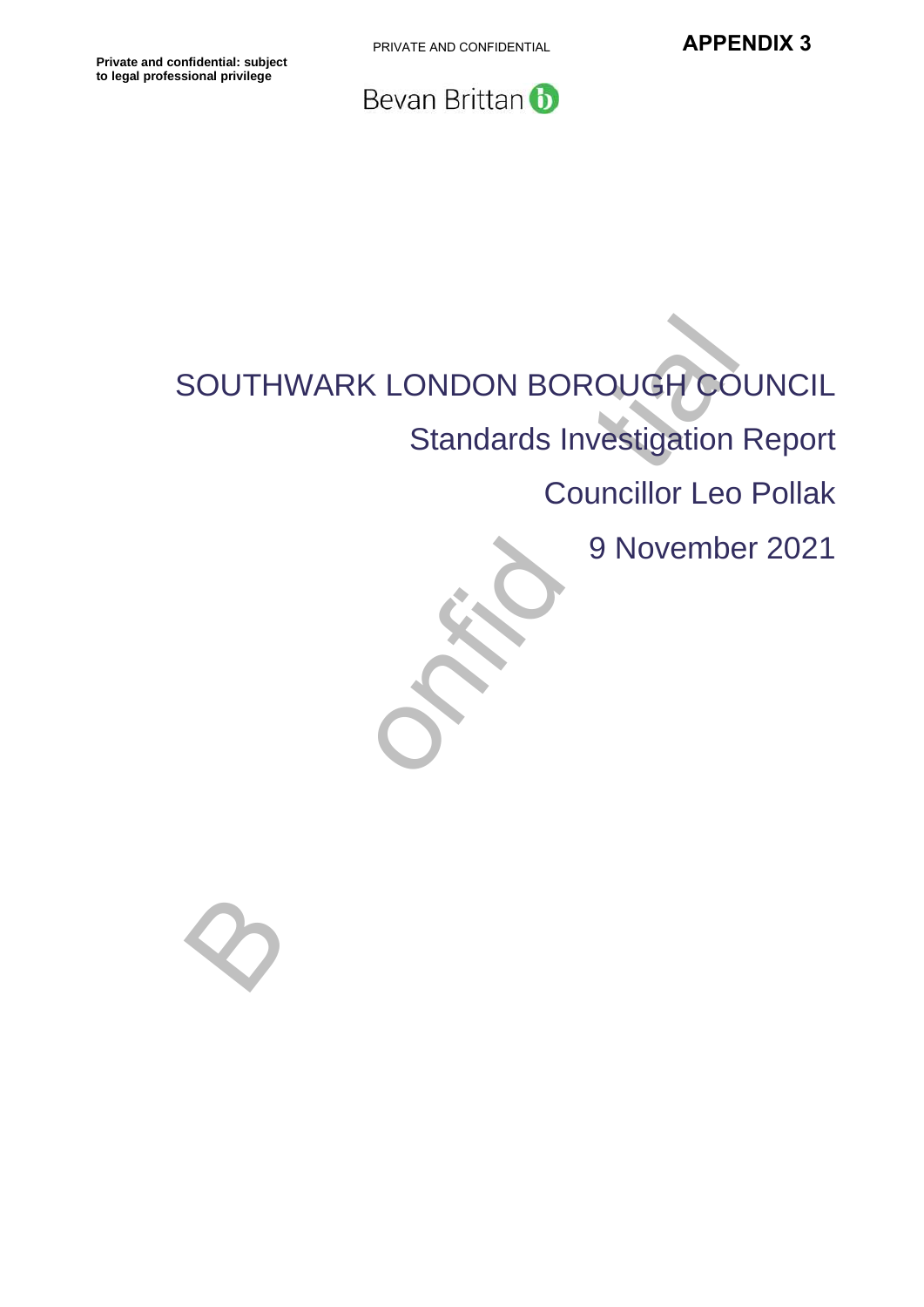

#### **1 EXECUTIVE SUMMARY**

- 1.1 On 21 March 2021 a complaint was received from ("the Complainant") alleging that Councillor Leo Pollak ("the Councillor") had breached the Council's Code of Conduct ("the Complaint"). The Councillor also self-referred through the Council's standards regime ("the Referral").
- 1.2 Both the Referral and the Complaint share the same base facts, however the Complaint focuses on a post on Twitter that relates to the Complainant's campaign group, and two statements made in support of a planning application.
- 1.3 For ease of reference, we have summarised both the Referral and the Complaint as follows:
- se of reference, we have summarised both the Referral and the Complaint as follow<br>The Councillor set up a Twitter account @SouthwarkYIMBY ("the Account") in<br>2017 through which he made amonymous posts on Twitter regarding t 1.3.1 The Councillor set up a Twitter account @SouthwarkYIMBY ("the Account") in November 2017 through which he made anonymous posts on Twitter regarding housing issues and proposed developments in the Council's area. The Account also retweeted housing related posts from other Twitter users including those made by the Councillor using his named account.
	- 1.3.2 During the latter part of 2020 and in February 2021 the Councillor used the Account to post tweets directly relating to two campaigns regarding specific proposals for development, being the Priory Court development (@courtcampaign), and a development proposed on the Elim estate (@BallcourtGarden).
	- 1.3.3 In February 2021, the Councillor was contacted by the South London Press who stated that they believed that he was behind the Account, which he admitted.
	- 1.3.4 The Councillor then resigned from his role as Cabinet Member for Housing, issuing a written apology which he also read out at the meeting of the Council Assembly on 24 February 2021, a copy of which is attached at **Schedule 2** to this report;
	- 1.3.5 Upon becoming aware that the Councillor was behind the Account, the Complainant made Complaint. In that Complaint refers in particular to a tweet posted on 11 February 2021 in response to tweets made by the @BallcourtGarden twitter account (managed by the Complainant).
	- 1.3.6 The Complainant states that the tweet was aggressive, and that the use of the phrase 'nimbyism' was offensive. I further states that the tweet was clearly intended to undermine the integrity of the campaign group, and that the Councillor's behaviour was not only dishonest, but lacked all of the required qualities set out in the Council's Code.
	- 1.3.7 The Complainant also suspects that two anonymous comments made in support of the planning application for the development on the Elim estate, posted on 12 February 2021, may have also been made by the Councillor prior to it being disclosed that he was behind the Account.
	- 1.3.8 The Complainant states that if the above comments were made by the Councillor, this demonstrates behaviour contrary to all of the principles of the Code.
- 1.4 Having carefully considered the issues, the available documentation, and the information gathered by way of interviews, we have found that (albeit very finely balanced) the Code:
	- 1.4.1 did apply to the Councillor in relation to those tweets about Priory Court and the Elim estate ballcourt;
	- 1.4.2 did apply in relation to other tweets and retweets that referred to schemes and developments in which the Councillor had been involved in his official capacity; but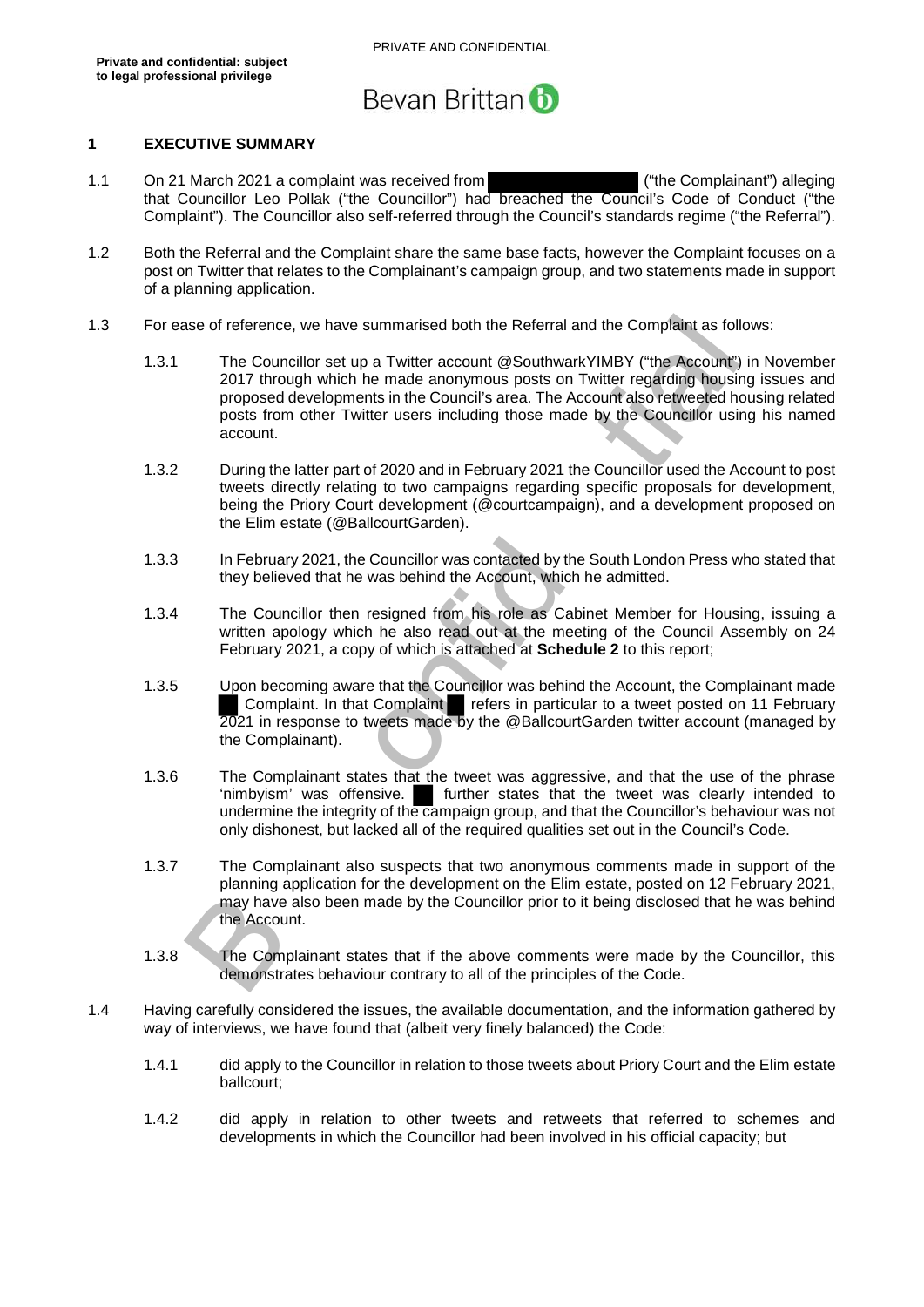

- 1.4.3 did not apply in relation to the residue of tweets by the Account as these were more general in nature.
- 1.5 It must be made very clear that we do not condone the Councillor's behaviour. Seeking to use an anonymous account through which to comment on social housing and housing developments, and to challenge others commenting on the same, is certainly not appropriate in the circumstances.
- 1.6 We have determined that the content of the tweets to which the Code applied was not such as to result in a breach of the Code.
- 1.7 The content of the tweets that referred to specific developments and schemes in which the Councillor had been involved in a formal capacity (mainly retweets), are generally inoffensive and uncontroversial.
- 1.8 With reference to the tweets regarding Priory Court and the Elim estate ballcourt, the content was at times provocative, but did not amount to breach, Those with whom the Councillor was engaging had voluntarily chosen to involve themselves publically in matters of public concern, and the enhanced protection afforded by Article 10, as well as the higher thresholds of tolerance expected, applied to both the Councillor and those third parties.
- 1.9 We do however find that by acting anonymously the Councillor has breached the Code..
- 1.10 By his own admission, one of the reasons that the Councillor sought to use the Account was to address what he believed to be false statements about the Priory Court and Elim estate ballcourt developments which he felt could significantly undermine them, and which he had not been able to address adequately using his named account. In other words his intention in this respect was the same, both when he was acting overtly using his named account, and when he was acting covertly, and that was to address misinformation, and influence public opinion and support for the developments.
- ontent of the tweets that referred to specific developments and schemes in which the<br>been involved in a formal capacity (mainly retweets), are generally inoffit<br>troversial.<br>
Efference to the tweets regarding Priny Court an 1.11 The Councillor also stated that he and other Members of the Council had been subjected to aggressive and provocative behaviour in response to their activities in the past. This was also stated by during our interview with They both stated that they were genuinely concerned about this behaviour, and we have no reason to disbelieve them. This included allegations of an incident where was shouted at in the street by a local resident and campaigner whilst were with In this context we can also understand why the Councillor might be concerned about his safety and the safety of his family – he stated that at the time he posted the tweets, he was also considering moving to that area. Although again we must make it clear that we do not condone the Councillor's behaviour, which he himself states was inappropriate and contrary to the Code, we accept that these concerns were genuine and go towards mitigation for his actions.
- 1.12 Indeed notwithstanding the higher threshold of tolerance required by those in public office, there is and has been for some time a growing national concern in relation to behaviour towards public figures, and whether a change in the law is required.
- 1.13 In relation to the anonymous comments in support of the application for development of the Elim estate ballcourt, the Councillor denied that he had made them, and we did not find evidence other than supposition to conclude otherwise.
- 1.14 The Councillor has clearly acknowledged at all stages that his actions were not appropriate. He has also repeatedly expressed remorse, including via the statement he made to Council, and by way of his self-referral through the standards regime.
- 1.15 It should also be noted that the Councillor resigned his role on Cabinet, a role which he is passionate about, and has suffered public criticism and condemnation for his actions, including significant personal hardship and turmoil. In our opinion any sanctions that could be applied in relation to this matter fall significantly short of the consequences that have resulted quite independently of this process.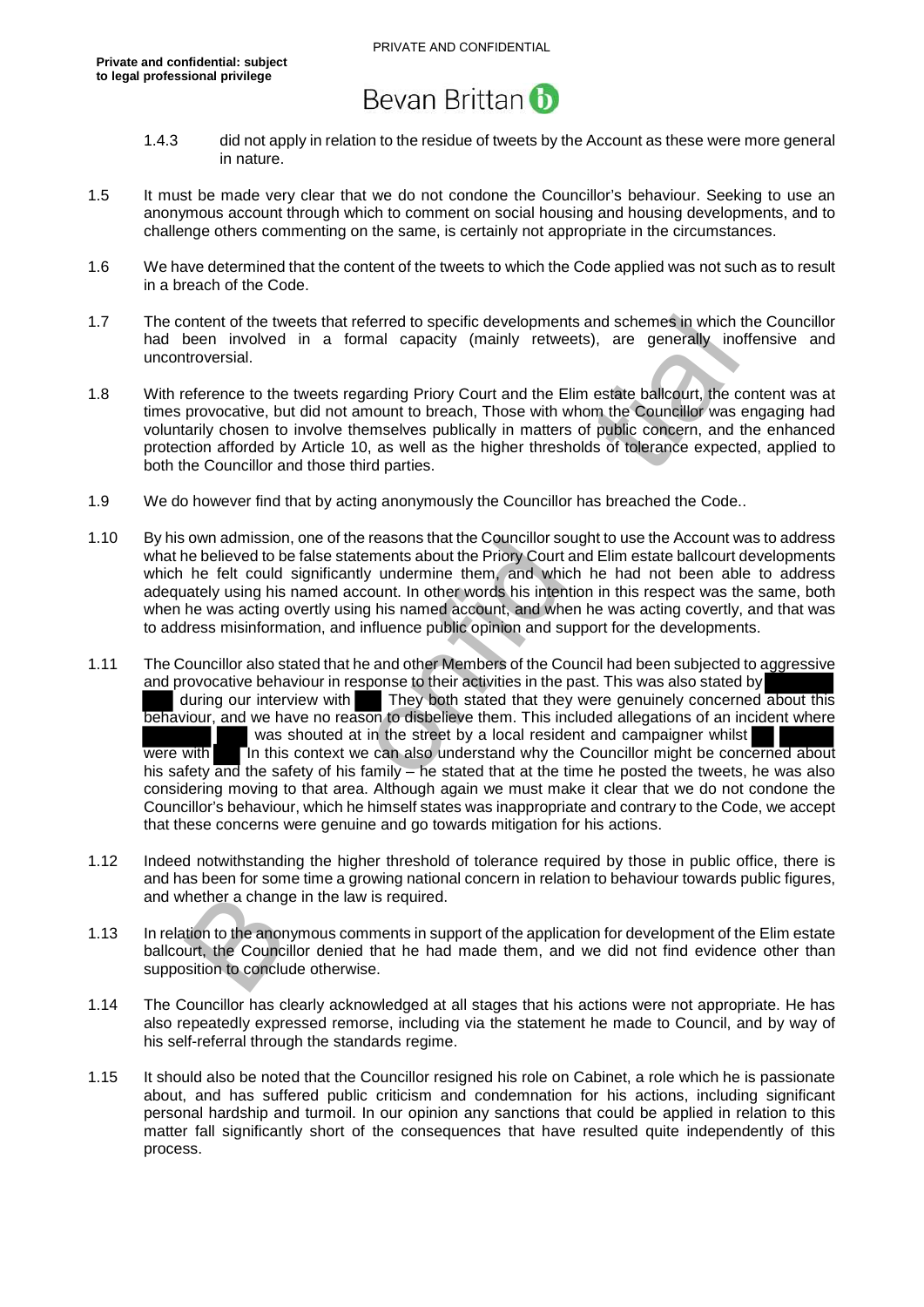

- 1.16 Although it took longer than was ideal, the Councillor has now written an apology to the Complainant, which was received on 24 June 2021. Following receipt of our draft report, the Councillor informed us that he has now also sent a written apology to
- 1.17 The Councillor is clearly passionate about social housing and the significant issues arising in this context. Seeking to further his views by way of anonymous postings through the Account was ill considered and inappropriate, which he wholeheartedly acknowledges. It is likely that the Councillor will have learnt a number of valuable lessons from this unfortunate episode.
- 1.18 In light of the above, we do not recommend that any further action is required. Further we are of the opinion that this matter can reasonably be resolved without the need for a hearing, which in our view would not be in the public interest nor a beneficial use of Council resources. As stated above, the sanctions/actions available following a hearing and a finding of breach fall significantly short of the consequences that have come to bear quite independently of the standards process.

#### **2 MEMBER DETAILS**

- 2.1 Councillor Leo Pollak ("the Councillor") has been an elected Member of the Council since 2014. He is a member of the labour group on the Council.
- 2.2 In June 2018 he was appointed to the role of Cabinet Member for Social Regeneration, Great Estates and New Council Homes, and held this role until September 2020, from which time he held the role of Cabinet Member for Housing. The Councillor resigned from his Cabinet role in February 2021.
- 2.3 The Councillor states that he is aware of the Council's Code of Conduct for Members and understands the standards of conduct required by Members of the Council, and the overarching ethical framework.
- 2.4 The Councillor's current appointments include:
	- 2.4.1 Appointments Committee (reserve);
	- 2.4.2 Council Assembly;
	- 2.4.3 Environment Scrutiny Commission; and
	- 2.4.4 North East multi-ward forum.

#### **3 THE COMPLAINTS**

- m hat this matter can reasonably be resolved without the need for a hearing, which<br>not be in the public interest nor a beneficial use of Council resources. As stated<br>ons/actions available following a hearing and a finding 3.1 This report concerns both a self-referral made by the Councillor through the Council's standards regime ("the Referral"), and a complaint made against the Councillor by ("the Complainant") on 21 March 2021, alleging that the Councillor had breached the Council's Code of Conduct for Members ("the Code"). A copy of the Complainant's Complaint is attached to this report as **Schedule 1** ("the Complaint").
- 3.2 Both the Referral and the Complaint share the same base facts, however the Complaint focuses on a number of posts on Twitter that relate to the Complainant's campaign group, and two statements made in support of a planning application.
- 3.3 For ease of reference, we have summarised both the Referral and the Complaint as follows:
	- 3.3.1 The Councillor set up a Twitter account @SouthwarkYIMBY ("the Account") in November 2017 through which he made anonymous posts on Twitter regarding housing issues and proposed developments in the Council's area. The Account also retweeted housing related posts from other Twitter users including those made by the Councillor using his named account.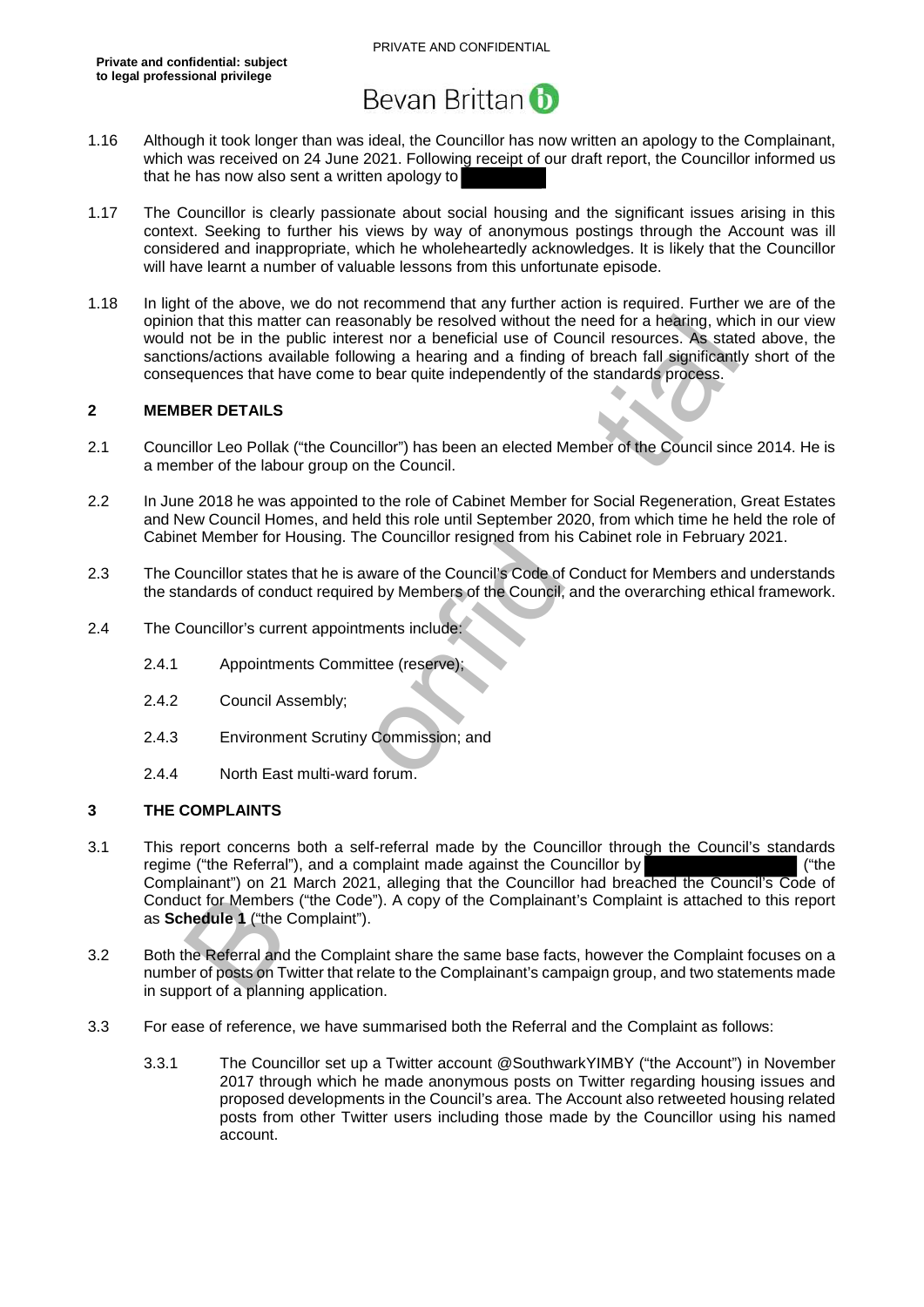

- 3.3.2 During the latter part of 2020 and in February 2021 the Councillor used the Account to post tweets directly relating to two campaigns regarding specific proposals for development, being the Priory Court development (@courtcampaign), and a development proposed on the Elim estate (@BallcourtGarden).
- 3.3.3 In February 2021, the Councillor was contacted by the South London Press who stated that they believed that he was behind the Account, which he admitted.
- 3.3.4 The Councillor then resigned from his role as Cabinet Member for Housing, issuing a written apology which he also read out at the meeting of the Council Assembly on 24 February 2021, a copy of which is attached at **Schedule 2** to this report;
- 3.3.5 Upon becoming aware that the Councillor was behind the Account, the Complainant made Complaint. In that Complaint refers to a tweet posted on 11 February 2021 in response to tweets made by the @BallcourtGarden twitter account (managed by the Complainant), and which stated as follows:

*Southwark YIMBY @SouthwarkYIMBY Feb 11, 2021* 

*@BallcourtGarden @Leo\_Pollak @LeatherMktCBS @LeathermktJMB @SouthwarkLabour This is pathetic nimbyism. Looking at the planning documents it's clear a lot of consultation with estate residents has gone into these proposals.* 

*Does the controller of this twitter account live on the estate?* 

- 3.3.6 The Complainant states that the above tweet was aggressive, and that the use of the phrase 'nimbyism' was offensive. further states that the tweet was clearly intended to undermine the integrity of the campaign group, and that the Councillor's behaviour was not only dishonest, but lacked all of the required qualities set out in the Council's Code.
- February 2021, a copy of which is attached at **Schedule 2** to this report;<br>
Upon becoming aware that the Conventible was behind the Account, the Complement<br> **Complement in the Convention of the diversion of the Account of** 3.3.7 The Complainant also suspects that two anonymous comments made in support of the planning application for the development on the Elim estate, posted on 12 February 2021, may have also been made by the Councillor prior to it being disclosed that he was behind the Account. Those comments stated as follows:

*1. (Supports)* 

*Comment submitted date: Fri 12 Feb 2021* 

*I would like to bring your attention to a group of NIMBY minded individuals that have nothing*  better to do with their time. This group of individuals have started their own marketing *campaign labelling that this development will bring "gang violence" and "concrete ghettos" to the area.* 

*They must be stopped more social housing is needed, their aggressive tone is only to put fear into people and bully them to change their view for their own needs.* 

*I can only hope that you allow this development to go ahead and don't be manipulated by individuals who's only cause is negative behaviour with no susbtance (sic).* 

*2. (Supports)* 

*Comment submitted date: Fri 12 Feb 2021* 

*Dear Sirs*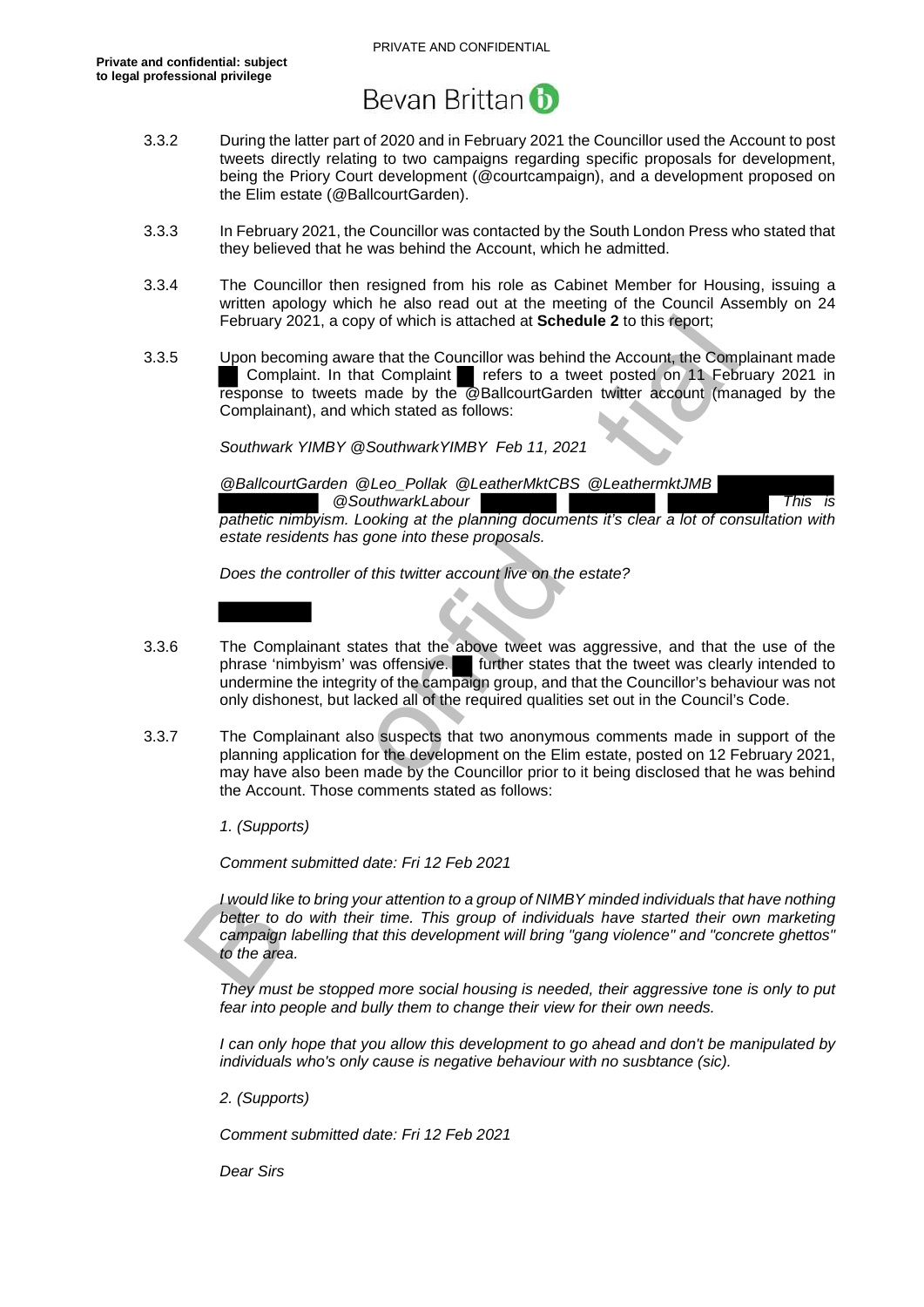*London is in desperate need of more housing, I appreciate that local NIMBYs will agree to this but reject any proposals that affect their area.* 

*I would strongly encourage you to support this development. As a homeowner in the local area I do not care if the development works cause some minor nuisance or even lowers the price of my flat. We. need. housing.* 

*It is the height of selfishness for people already in homes to deny that opportunity to others. From recieving (sic) marketing against this proposal the grounds themselves are so incredibly spruious (sic)* 

*1) lack of consultation - it is frankly none of our business, we have homes, we benefited from development in the past. How dare we try and stop others from benefitting* 

*2) Overcrowding - this is frankly nonsense, there are huge amounts of accessible space in the local area, what we need is homes* 

*3) Air Pollution - there are a multitude of ways to deal with air pollution, denying much needed housing is not one of them* 

*(As an aside trying to claim, as this aggressively anti development note that I have been sent does, that building new houses can increase "gang related crime" is as risible as it is offensive)* 

*I would strongly urge you to back these proposals, they are not too tall, or too large, new development should not be limited by the height or size of old development.* 

*I am frankly disgusted by other residents who wish to pull the ladder up behind them and deny much needed housing.*

- 3.3.8 The Complainant states if the above comments were made by the Councillor, this demonstrates behaviour contrary to all of the principles of the Code.
- 1) lack of consultation it is frankly none of our business, we have homes, if from development in the past. How dare we try and stop others from benefittin 2) Overcrowding this is frankly nonsense, there are huge amou 3.3.9 Following his resignation and apology to Council, the Councillor self-referred his conduct to be considered via the Council's standards framework, stating that he knew that he should not have used the Account, and that this was a serious and silly error, for which he apologised.

#### **4 RELEVANT PARTS OF THE CODE OF CONDUCT**

- 4.1 All Members must uphold high standards of conduct and behaviour and act in accordance with the Committee on Standards in Public Life's seven principles of public life ("the Nolan principles"), which are reflected in section 28 of the Localism Act 2011 and set out at Part 1 of the Council's Code.
- 4.2 The Council's Code is contained within the Council's constitution, a copy of the Code is attached as **Schedule 3** to this Report.
- 4.3 The Complaint alleges that the Councillor has failed to act in accordance with all of the Nolan principles (as set out in the Council's Code), and paragraphs 2-8, 10 and 11 also set out in Part 1 of the Code, and which provide particular examples of conduct required by Members.

#### **5 PROCESS OF INVESTIGATION AND EVIDENCE GATHERED**

5.1 In accordance with the Council's Arrangements for Dealing with Standards Allegations under the Localism Act 2011 (a copy of which is attached at **Schedule 4** to this report), the Council's Monitoring Officer reviewed the Complaint and the Referral, and having consulted the Council's Independent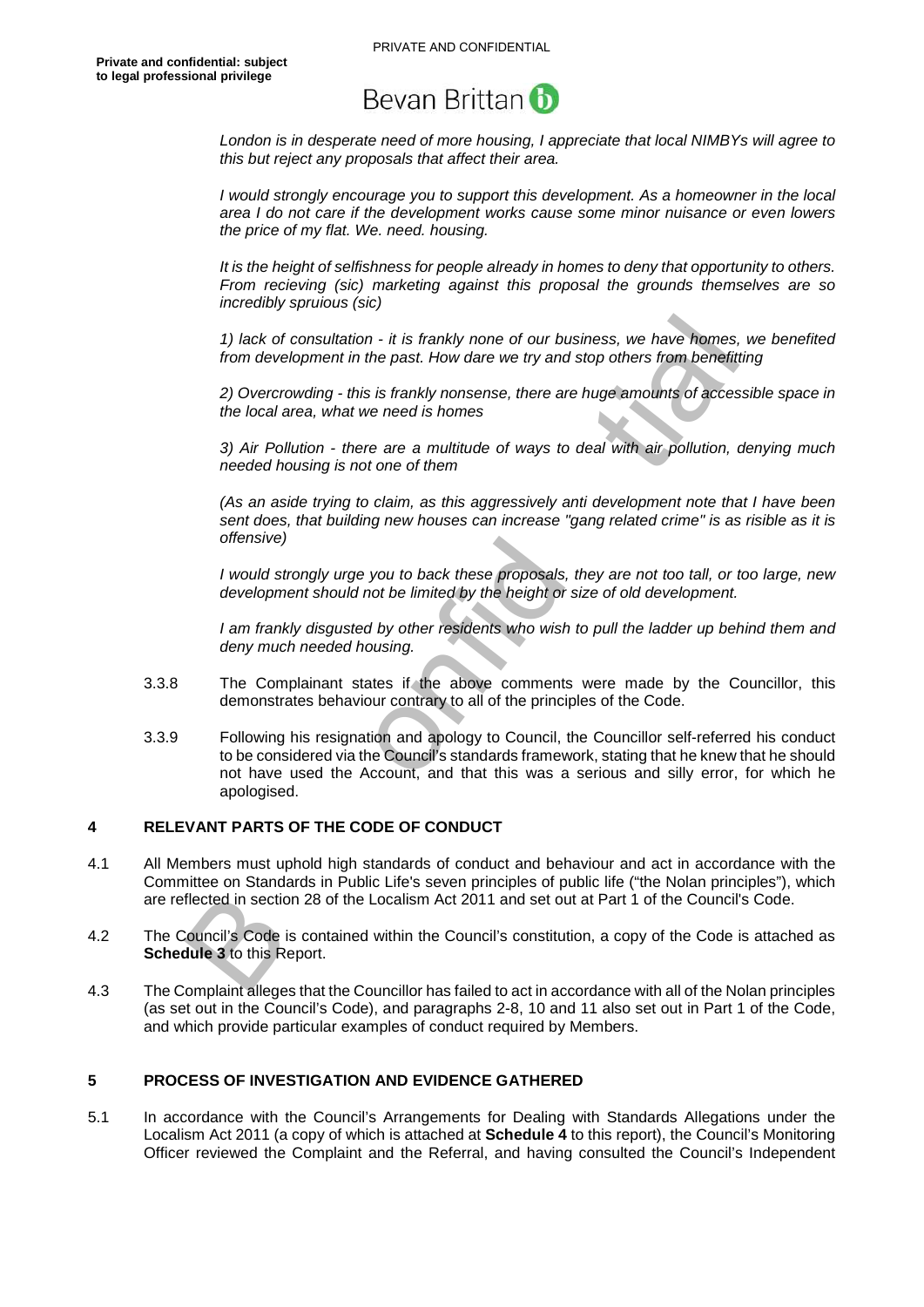Person, it was determined that they should be referred for external investigation. Accordingly the Monitoring Officer appointed David Kitson, Partner at Bevan Brittan LLP to undertake the investigation.

- 5.2 Meetings then took place to speak separately to the following individuals, and notes of those conversations are attached to this report as indicated:
	- 5.2.1 Councillor Leo Pollak **Schedule 5**
	- 5.2.2 **Schedule 6**
	- 5.2.3 **Schedule 7**
- **Schedule 7**<br>
Soles of interview are not a verbatim record and are not interded to capture everythised. They are intended to capture the key points raised. Both the Councilialmant have confirmed by email that they are hap 5.3 The notes of interview are not a verbatim record and are not intended to capture everything that was discussed. They are intended to capture the key points raised. Both the Councillor and the Complainant have confirmed by email that they are happy with the content of their respective interview notes. has not provided confirmation that is happy with the content of the draft note sent to for review, however we stated in our covering email that if we did not receive a response by a specified date we would assume that was happy with it.
- 5.4 Contact was also made by email with **the contact of the set of the contact**, who is a prominent campaigner against a proposed development at Priory Court, and is responsible for the @courtcampaign Twitter account with whom the Councillor had engaged using the Account.
- 5.5 Unfortunately declined our request to discuss matters with on the basis that we had been engaged by the Council, and were in view therefore associated with them. been engaged by the Council, and were in
- 5.6 The Councillor also provided both ourselves and the Council with access to the archive of the Account, enabling us to review all of the tweets, replies and retweets posted throughout its tenure. A copy of the tweets made by the Account is attached as **Schedule 8** to this report. A copy of the replies made by the Account is attached as **Schedule 9** to this report, and a copy of the retweets made by the Account is attached as **Schedule 10** to this report.
- 5.7 In order to determine whether there has been a breach of the Code, this Report will draw upon the Complaint and the Referral, supporting documents, notes of the interviews as set out above, the additional documentation and information provided, relevant Council protocols, and publicly available information including documents on the Council's website.

#### **6 OFFICIAL CAPACITY**

- 6.1 It is necessary to first consider whether the Councillor was acting in his capacity as a Member of the Council at the relevant times.
- 6.2 Section 27(2) of the Localism Act 2011 provides:

*In discharging its duty under subsection (1) [promotion and maintenance of high standards of conduct], a relevant authority must, in particular, adopt a code dealing with the conduct that is expected by members and co-opted members of the authority when they are acting in that capacity.* 

- 6.3 This is reflected in Part 1 of the Council's Code which refers to behaving in accordance with the Nolan principles "when acting" as a Member of the Council.
- 6.4 There is presently no case law on the interpretation of *"acting in [the] capacity"* of a Member or coopted Member under the Localism Act 2011, however there are a number of cases under the previous regime and in relation to which similar wording was used, and which are still relevant.
- 6.5 In applying the Code it is important to understand the underlying purpose of the same, or in other words, the intention of Parliament in enacting the underlying legislation. Albeit with reference to the previous regime (but in absence of any such judicial commentary on the current regime, still being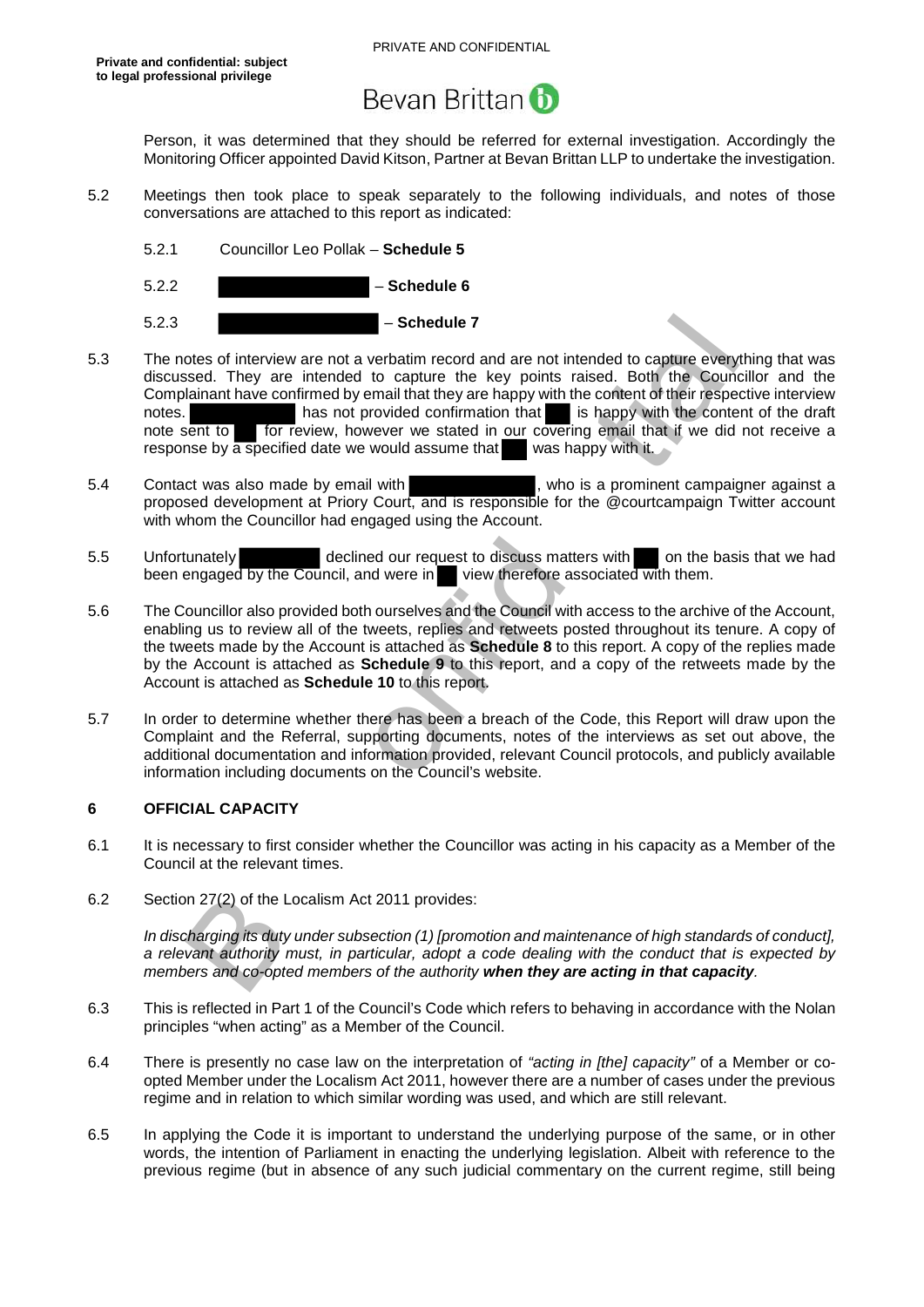relevant), the purpose of the legislation was explained by His Honour Judge McKenna in *R v (on the application of Dennehy) v London Borough of Ealing [2013] EWHC 4102 (Admin)* at paragraph 9 of the judgment as follows:

*The intention of the legislation is to ensure that the conduct of public life at the local government level does not fall below a minimum level which engenders public confidence in democracy as was recognised by Beatson J, as he then was, in R (Calver) v The Adjudication Panel for Wales [2012] EWHC 1172 (Admin)…when he held that there was a clear public interest in maintaining confidence in local government whilst at the same time bearing in mind the importance of freedom of political expression or speech in the political sphere.*

- can also be said is that there is a clear intention as set out in the Localism Act 2011, a<br>le law under the previous regime, that the Code should not apply to lected Members<br>in contrast to other codes of conduct such as th 6.6 What can also be said is that there is a clear intention as set out in the Localism Act 2011, and reflected in case law under the previous regime, that the Code should not apply to elected Members at all times. This is in contrast to other codes of conduct such as the code of conduct for solicitors, which applies to solicitors at all times both in a professional and private capacity. Parliament could have determined that the Code applied at all times, however it chose not to do so. There is therefore a line between what is considered to be undertaken in the capacity as an elected Member, and that which is undertaken outside of that capacity.
- 6.7 There is however no specific definition as to where that line is drawn. The legislation itself does not seek to provide any test or clarification on the issue, however the case law under the previous regime provides some assistance. At paragraphs 77 to 80 of the case of *R (on the application of Mullaney) v Adjudication Panel for England [2009] EWHC 72 (Admin)* Charles J stated the following:

*77. …I accept that in construing and applying the Code, art 10, and in particular the impact of the Code on the ability of Councillors to hold and impart views on a variety of topics including their views on matters of public interest and political opinion, needs to be considered. I also recognise that those who seek and obtain election as Councillors are likely to have a history of interest in such matters and to hold and wish to express views on them.* 

*78. The question therefore arises against that background, which supports a narrow approach to the application of the Code and thus the trigger to its application, whether Councillors are acting in a personal or political capacity in contrast to their "official capacity" (as defined).* 

*79. I acknowledge that there would be advantage in certainty as to where the line is to be drawn between these activities and thus as to when the Code applies and when it does not. But to do that the language of the Code would have to be explained and thus added to, paraphrased or qualified and it seems to me that given that it uses ordinary English words (and is based on ordinary English words used in the statute, namely "in performing his functions" see s 52(2)) this would be inappropriate and would potentially lead to the error being made of applying guidance as to the application of a test as if it was itself such a test.* 

*80. It has been pointed out in a number of areas that this should not be done. For example in the South Yorks case at 29C and 31H to 32A) Lord Mustill says:* 

*"The courts have repeatedly warned against the dangers of taking an inherently imprecise word, and by redefining it thrusting on it a spurious degree of precision. I will try to avoid such an error. –* 

*The parties could reasonably expect that since the test for which the Respondent's contend has been rejected another would be proposed in its place. I am reluctant to go far in this direction because it would substitute non statutory words for the words of the Act which the commission is obliged to apply,*  and partly because it is impossible to frame a definition which would not unduly fetter the judgment of *the commission in some future situation not now foreseen…"* 

6.8 In consequence the words used are to be given their ordinary English meanings and applied to the facts and circumstances of the complaint under investigation. Of particular note from the above excerpt is the recognition that those who seek and obtain election are likely to have a history of interest in matters of public and political interest and to hold and wish to express views on them, and that the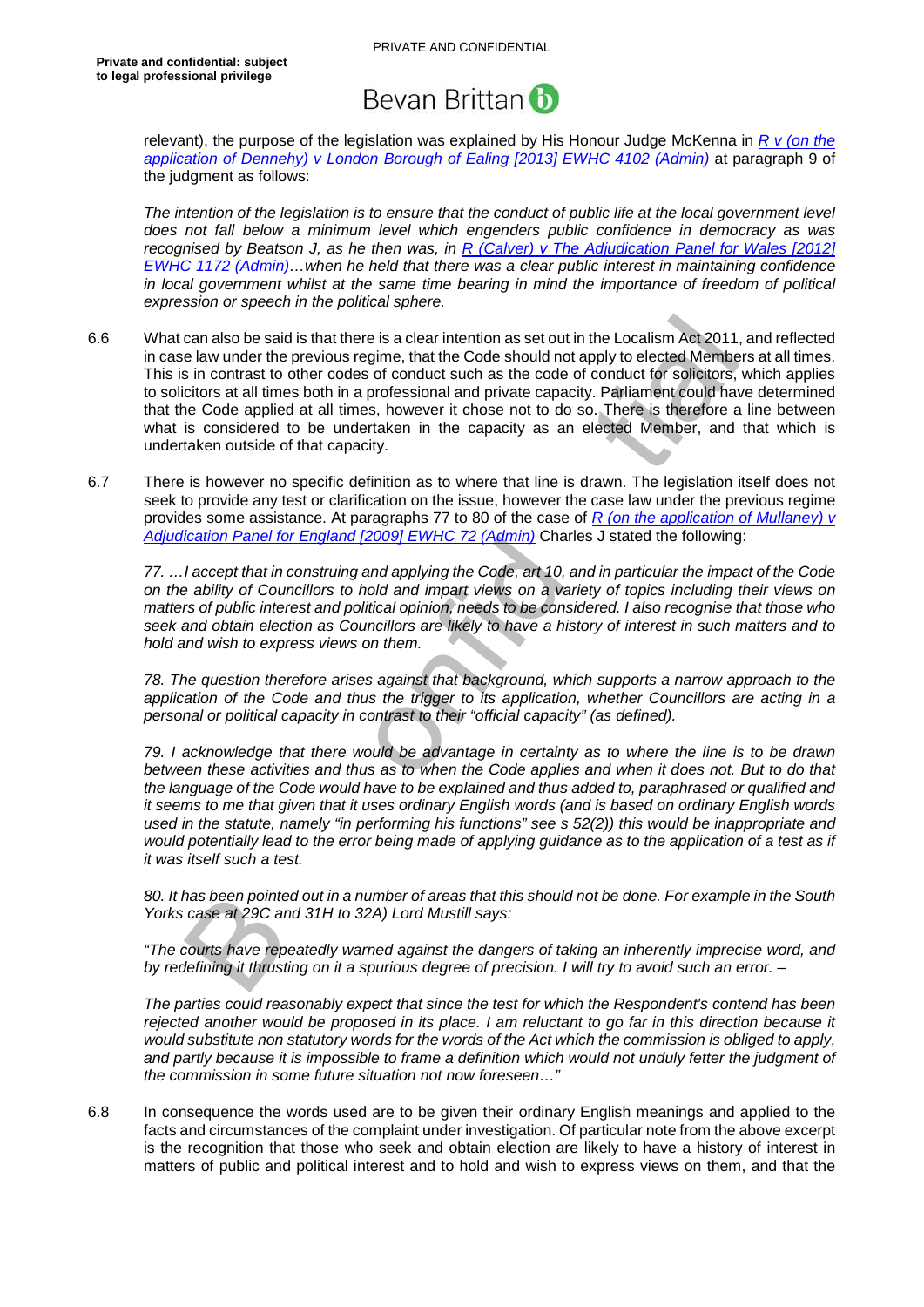Code must be construed against that background, with the Court stating that this supports a narrow approach to the application of the Code.

- 6.9 The use of social media by elected Members and the distinction between acting in the capacity of a Member and acting in a private capacity has been the source of much debate and difficulty. It cannot be the case that any use by an elected Member of social media at any time regardless of context and content is subject to the application of the Code, however how far the Code applies to the use of social media by elected Members is not a straight forward distinction to make, and very much depends on the particular facts and circumstances.
- 6.10 The Local Government Association (LGA) has produced basic guidance for members in relation to their use of the internet and social media. At section 2 of the guidance on *"Basics on communicating with residents, colleagues and officers"* it states:

cocal Government Association (LGA) has produced basic guidance for members in<br>se of the internet and social media. At section 2 of the guidance on "Basics on cor-<br>escontended that councillors are olear in their communicati *"It is recommended that councillors are clear in their communications whether they are making contact*  in their official councillor role or in a private capacity. However, councillors should bear in mind that if *communications are made public, even if they are sent in a private capacity, that the media and the wider general public may not make the distinction."*

6.11 In the same LGA guidance but under the part concerning *"Councillors and social media"* the following appears at section 3:

*"Councillors are personally responsible for the content they publish on any form of social media. Publishing or allowing to be published (in the form of a comment) an untrue statement about a person which is damaging to their reputation may incur a defamation action for which you will be personally liable. The same applies if you pass on any similar untrue statements you receive…* 

*… The code of conduct for members and relevant legislation continues to apply online and in social media. If you are referring online in any way to your role as a councillor, you are deemed to be acting in your "official capacity" and any conduct may fall within the code."* 

6.12 The LGA has also recently produced detailed guidance on the application of its model code of conduct which can be accessed at the following address:

https://www.local.gov.uk/publications/guidance-local-government-association-model-councillor-codeconduct

6.13 Of particular relevance are the following excerpts:

*The Code of Conduct applies to you when you are acting in your capacity as a councillor which may include when:* 

- *you misuse your position as a councillor*
- *your actions would give the impression to a reasonable member of the public with knowledge of all the facts that you are acting as a councillor…*

#### *…Acting as a private individual*

*For something to fall within the code there must be a clear link to a local authority function or your role as a councillor. For example, an argument with a neighbour which does not relate to local authority business would not engage the code, even if your neighbour happens to know you are a councillor and therefore complains to the local authority about being treated disrespectfully…* 

*…It is not always immediately apparent in which capacity you are acting, therefore in situations where there may be ambiguity it may be helpful if you can make clear to people in which capacity you are engaging with them…*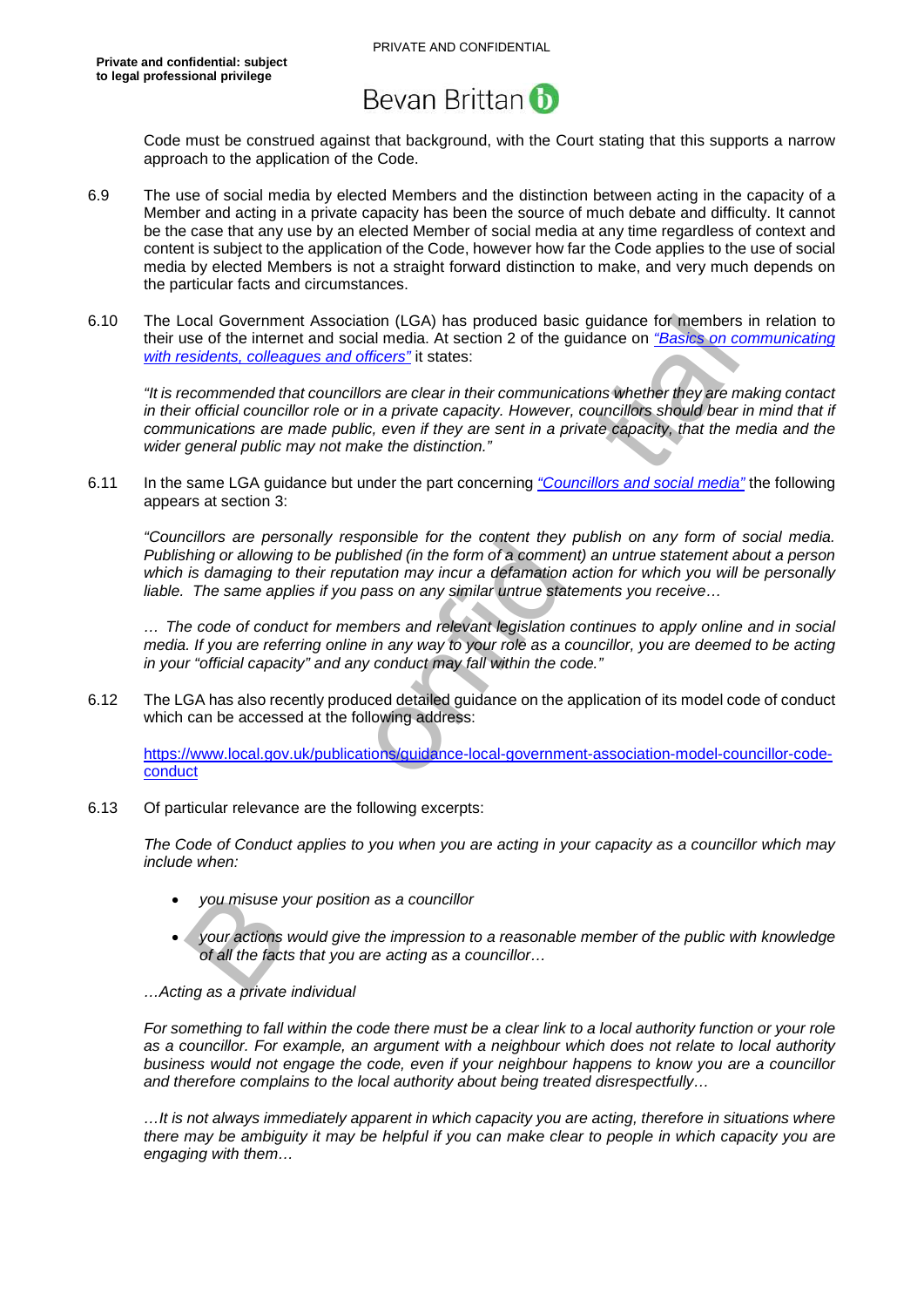

*…In what circumstances might I give the impression to a reasonable member of the public that I was engaged on local authority business?* 

*When you use or attempt to use your position as a councillor to seek to gain an advantage for yourself or someone close to you or to disadvantage someone this is an attempt to misuse your position and therefore falls within the scope of the Code of Conduct.* 

*A number of factors will need to be taken into account to determine whether or not you had used or attempted to use your position as a councillor.* 

*For example:* 

- *writing to someone on local authority headed paper or using a local authority email address may lead someone to assume you were writing in your capacity as a councillor*
- *handing out a business card where you describe yourself as a councillor may also lead to that assumption*
- *wearing official local authority regalia…*

#### *…Social media postings*

*Simply describing yourself as a councillor in a social media posting or at the top of your page or in your username or profile, for example, does not of itself mean that every posting you make is covered by the Code. There must be a link within the individual posting or thread to your role as a councillor or to local authority business. However, even if you do not describe yourself as a councillor you may fall within the scope of the code if you are discussing local authority business.* 

*For example, a posting which is simply discussing a recent football match is not covered by the code even if you have described yourself as a councillor. However, if you make a posting threatening a fellow councillor or officer that would fall within the code even if you have not described yourself as a councillor as it relates to local authority business or your role as a councillor.* 

*Each matter would need to be looked at on a case-by-case basis…* 

*…To help avoid some of these issues, some councillors have found it helpful to have separate social media profiles for personal and local authority use, though even the strictest privacy settings are no guarantee that posts or actions will remain private. As a rule of thumb, never post anything online you would not be comfortable saying or sharing in a public meeting. If your local authority has guidance on the effective use of social media this can help…* 

- writing to someone on local authority headed paper or using a local suthority any lead someone on local authority readed paper or using a local suthority emay head someone to assume you were writing in your capacity as a c 6.14 Further, the Committee on Standards in Public Life's 2019 report on Local Government Ethical Standards ("the Report") acknowledged that the scope of application of the Code is presently narrow, and that this *"makes it difficult to effectively deal with some instances of poor behaviour, particularly in relation to social media use. The question of public and private capacity raises significant questions about the privileges and responsibilities of representatives. Democratic representatives need to have their right to free speech and expression protected and not unduly restricted; but equally the public interest demands that they meet certain responsibilities in that role."* (see page 37)
- 6.15 The Report can be accessed via the following address:

https://assets.publishing.service.gov.uk/government/uploads/system/uploads/attachment\_data/file/77 7315/6.4896\_CO\_CSPL\_Command\_Paper\_on\_Local\_Government\_Standards\_v4\_WEB.PDF

6.16 Relevant case law provides that the application of the words of the Code is fact sensitive. At paragraph 82 of the *Mullaney* case Charles J states: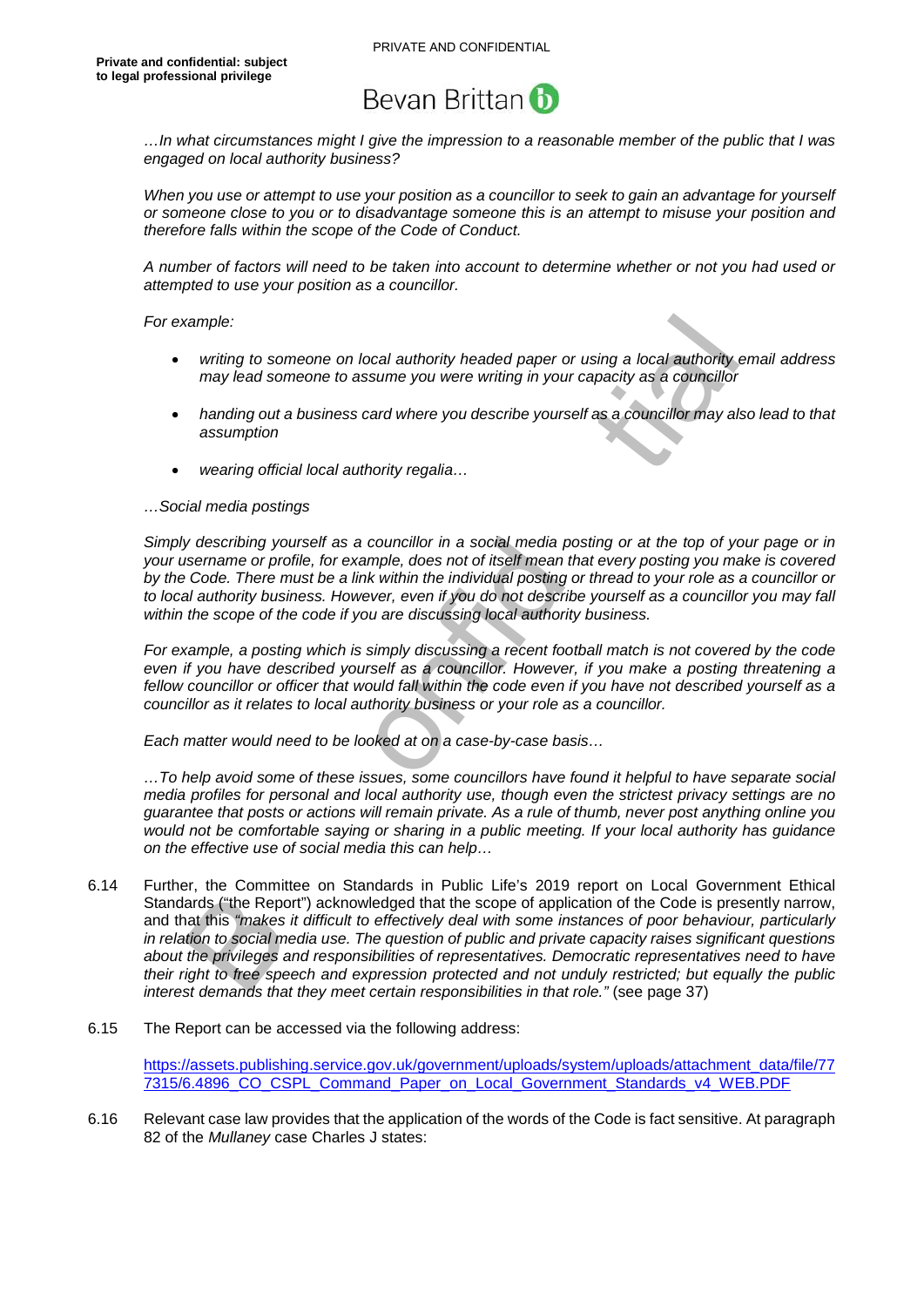

*"…These are ordinary descriptive English words. Their application is inevitably fact sensitive and so whether or not a person is so acting inevitably calls for informed judgment by reference to the facts of a given case. This also means that there is the potential for two decision makers, both taking the correct approach, to reach different decisions…"* 

- 6.17 As per paragraph 78 of the *Mullaney* judgment (see paragraph 6.7 of this report), there is a distinction to be drawn between acting in a personal or political capacity, in contrast to acting in an official capacity.
- 6.18 It is therefore appropriate to look at the facts surrounding the allegation to ascertain whether in making posts using the Account the Councillor was acting in his capacity as a Member of the Council.
- 6.19 Although there is doubt arising from case law as to whether the Code can apply where a Member is purporting to act, or giving the impression of acting, as a Member of the Council, we have considered these possibilities for completeness.
- 6.20 In the first instance we have considered whether the Councillor was acting in his formal capacity as a Member of the Council when using the Account. We would consider that acting in a formal capacity as a Member of the Council would ordinarily require the Member to be carrying out official duties, or undertaking the business of the Council. The posts were not made as part of the Councillor's official duties, nor in direct consequence of undertaking the business of the Council. They were however related to social housing generally, as well as in certain instances (including those referred to in the Complaint) relating to specific developments and schemes being pursued or supported by the Council.
- using the Account the Councillor was acting in his capacity as a Member of the Councillor<br>tring to act, or giving the im case law as to whether the Code can apply where signifitere is doubt arising from case law as to whet 6.21 What is clear is that the Councillor did not disclose his identity, but in fact proactively sought to keep it from his audience. Nor was there anything overt or obvious to indicate that he was behind the Account. Further, having reviewed the content of the posts, particularly those which involved the Councillor creating content (therefore the posts and replies made through the Account rather than the retweets), there does not appear to be anything in their content that was not already public knowledge, or in other words there does not appear to be anything within the same that would only be known by the Councillor in consequence of his role as an elected Member of the Council, or his role on the Cabinet as Executive Member for Housing.
- 6.22 In relation to the majority of the Councillor's tweets and retweets, these referred to more general issues such as social housing need in the London area, wider housing policy, or schemes in other Boroughs. In these instances we do not find that the Councillor was acting in his official capacity because of the more general nature of the posts.
- 6.23 However, in relation to those posts where the Councillor refers directly to schemes in which the Council had an interest, whether through its own direct involvement in or through giving support to schemes, the position is much more difficult, and is finely balanced. This is not only because of the facts of the matter, but also in consequence of the uncertainty around when the Code of Conduct applies.
- 6.24 The tweet about which the Complaint was made, did refer to a specific development at the Elim estate, and in relation to which the Councillor had been publicly supportive through his role as Executive Member for Housing. Other tweets that the Councillor authored (rather than retweeted) referred to the proposed Council development at Priory Court.
- 6.25 Although as stated above, there was nothing in the Councillor's tweets that was not already public knowledge, or which was only known to the Councillor in consequence of his role on the Council, the tweets were seeking to affect public support for specific developments which the Councillor had actively and overtly supported. Indeed by his own admission, one of the reasons that the Councillor sought to use the Account was to address what he felt were false statements about the Priory Court and Elim estate ballcourt developments which he felt could significantly undermine them, and which he had not been able to address adequately using his named account. In other words his intention was the same, both when he was acting overtly using his named account, and when he was acting covertly, and that was to address misinformation, and influence public opinion and support for the developments.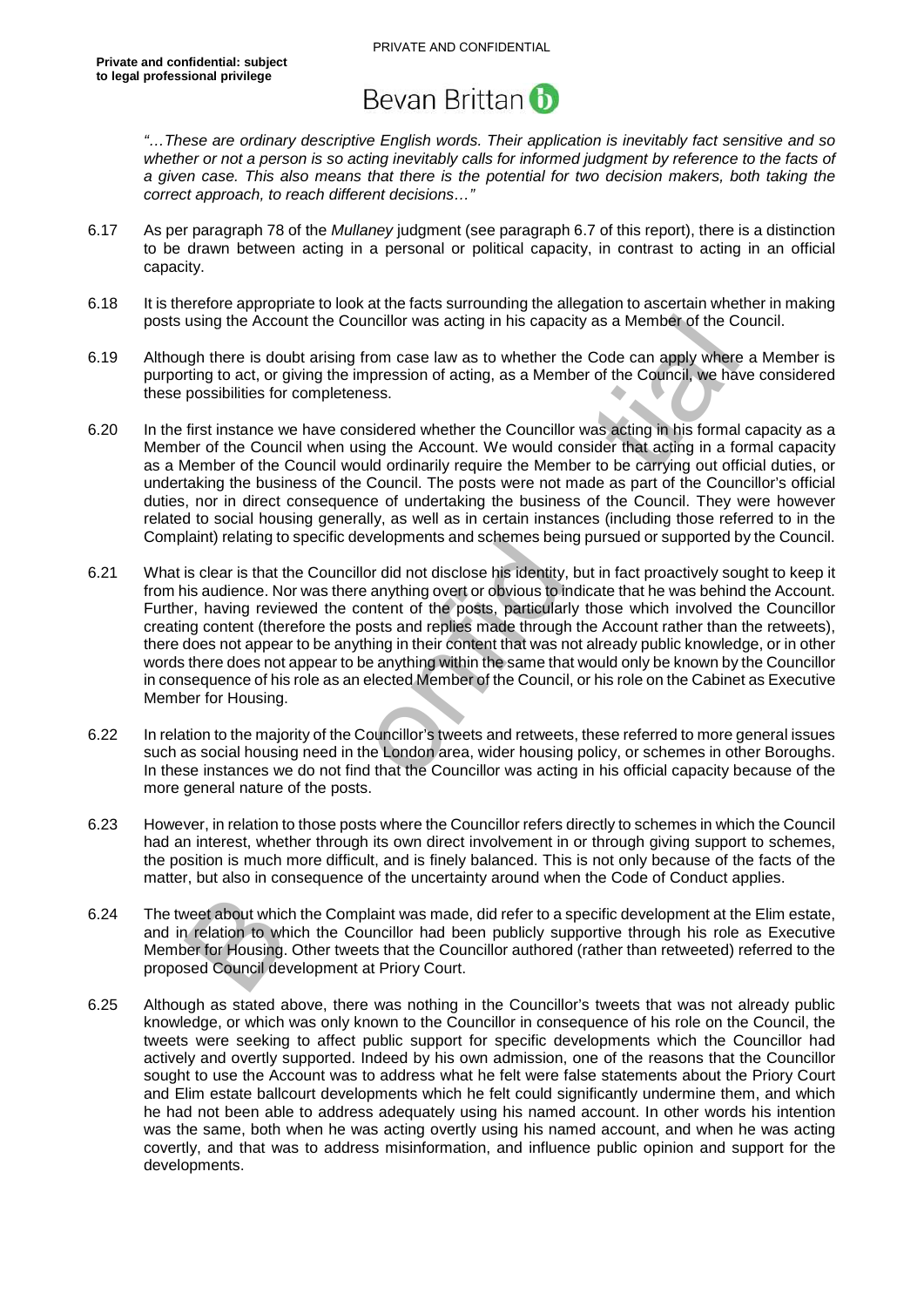

- 6.26 Some of the retweets posted using the Account, particularly those where the Councillor retweeted posts from his named account, did refer to other schemes and developments within the Borough that he had been involved in as part of his official role. Although by retweeting he was not adding anything new to those posts, which were attributable to identifiable individuals (including himself) anyway, by the same reasoning above it could be said that he was seeking to create further awareness of and support for the official business that he had undertaken. Again although finely balanced, we find that the Code also applied to these types of post.
- 6.27 For completeness, we have gone on to consider whether the Code applied to the residue of the tweets (those not relating to specific schemes and developments in which the Councillor had been involved in his official capacity) by way of the Councillor purporting to act in his official capacity, or whether he was giving the impression that he was acting as a Member of the Council.
- 6.28 On the basis that the Councillor was acting anonymously, we are of the opinion that the Councillor was not purporting to act in his official capacity as a Member of the Council.
- 6.29 Finally we have considered whether, when using the Account and in relation to the residue of tweets, the Councillor was giving the impression that he was acting in his capacity as a Member of the Council. This requires an assessment from the perspective of the reasonable person with knowledge of the relevant facts.
- 6.30 We would also again refer to paragraphs 77 and 78 of the judgment in the *Mullaney* case, which for ease of reference are as follows:

*77. …I accept that in construing and applying the Code, art 10, and in particular the impact of the Code on the ability of Councillors to hold and impart views on a variety of topics including their views on matters of public interest and political opinion, needs to be considered. I also recognise that those who seek and obtain election as Councillors are likely to have a history of interest in such matters and to hold and wish to express views on them.* 

*78. The question therefore arises against that background, which supports a narrow approach to the application of the Code and thus the trigger to its application, whether Councillors are acting in a personal or political capacity in contrast to their "official capacity" (as defined).* 

- 6.31 It is apparent that the Councillor's interest in and commentary about council housing and addressing social housing needs predates him being a member of the Council by a number of years. On the basis of the above excerpt, simply because the Councillor is now an elected Member does not automatically mean that any views that he seeks to impart about matters of public interest and political opinion are made in his capacity as an elected Member. The *Mullaney* case requires a *"narrow approach to the application of the Code and thus its trigger to its application"*.
- official capacity) by way of the Councillor purporting to act in his official capacity, or<br>living the impression that he Councillor purporting to act in his official capacity<br>of the basis that the Councillor was acting ano 6.32 Naturally where the Code applies, the judgment as to whether the activity is ethical or appropriate falls to be considered pursuant to the Code and the Nolan principles. Behaviour that takes place in a private capacity is not judged pursuant to the Code of Conduct, but can of course still be considered to be inappropriate or unethical by the same standards. Simply because it might be considered to be improper, does not bring that behaviour within the purview of the Code. There must be a link with the individual's role as an elected Member which goes beyond general matters of public interest and political opinion.
- 6.33 It is also important to note that until it was disclosed that the Councillor was behind the Account, those who engaged with it and who might be considered to have been the audience, were completely unaware that the tweets were being made by the Councillor. Viewing these residual tweets in that context, and in light of their more general nature, it is difficult to see how it could be considered that the Councillor was giving the impression that he was acting in his capacity as a Member of the Council, or that their content was inappropriate.
- 6.34 Even if the reasonable person were aware that the Councillor was behind the account, it would not automatically mean that the tweets were being made in the capacity of Member of the Council.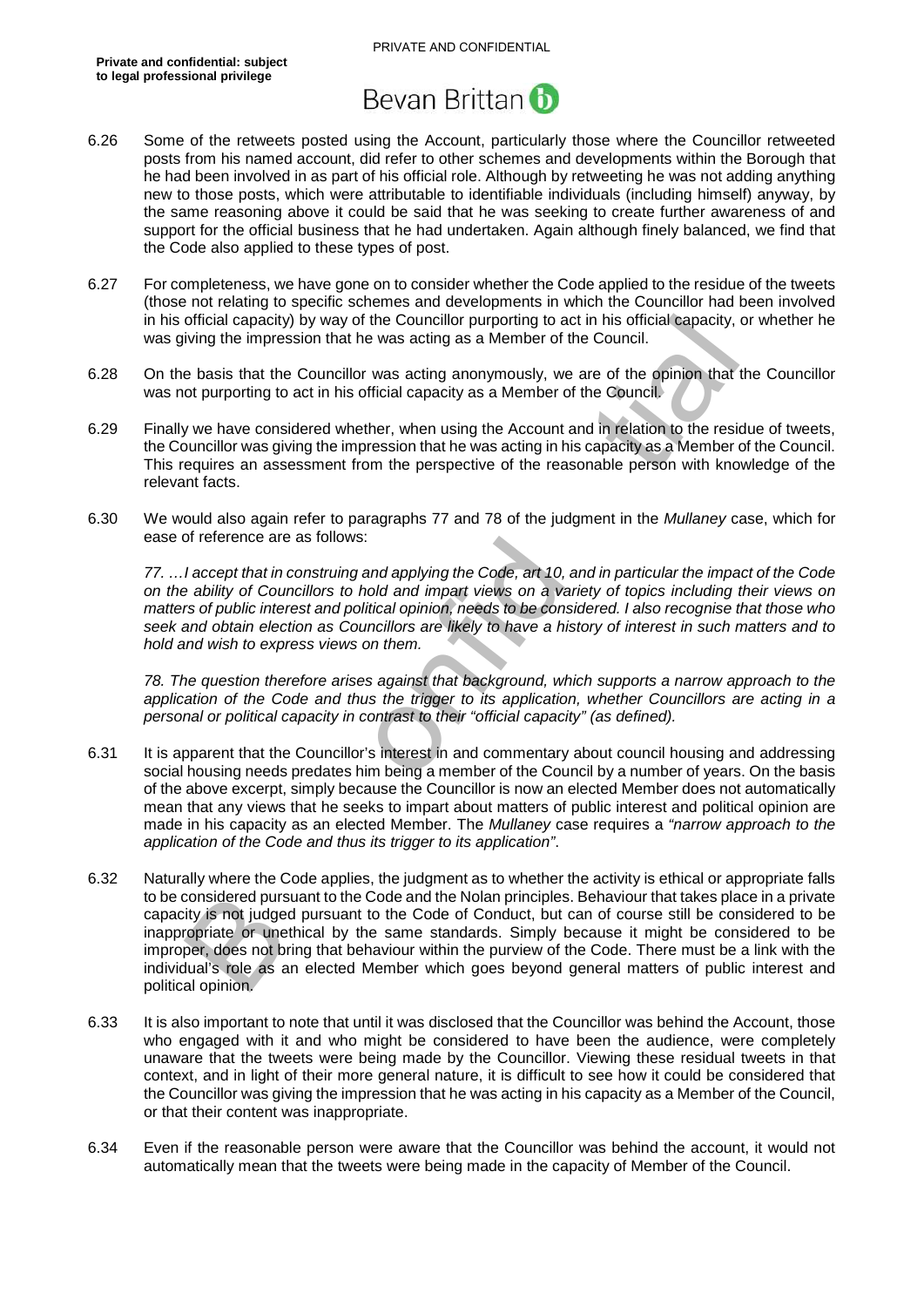

- 6.35 The closest analogy that could be drawn here is where an elected Member operates a private account, which although identifies them, does not state that they are an elected Member, and may even contain a disclaimer which states that the views posted are personal views etc. Of course that would not automatically mean that the Code did not apply, and there would be a requirement to assess the facts and circumstances, however that the account did not identify the individual as an elected Member, and contained a disclaimer would be relevant considerations in assessing whether the Code applied. In this situation it would also be appropriate to consider the content of what was being said, because if the Member was posting information that they would only have had access to because of their role, and/or was commenting on specific Council business and decisions, then this would lend itself towards a finding that the Code did apply.
- was nothing in the tweets that the Councillor could only have been aware of by<br>non on the Council, and (with the exception of those tweets relating to specific sching<br>oppments with which the Councillor had been involved in 6.36 There was nothing in the tweets that the Councillor could only have been aware of by way of his position on the Council, and (with the exception of those tweets relating to specific schemes and developments with which the Councillor had been involved in a formal capacity) they were more general in nature. Further, although the fact of the Councillor acting anonymously does not act as a trump card to disapply the Code, it is relevant on the facts.
- 6.37 Having taken into account all of the above considerations, we are of the view that on the balance of probabilities the Councillor was not giving the impression that he was acting in his capacity as a Member of the Council in relation to the residual tweets, and that in consequence the Code of Conduct did not apply.
- 6.38 To summarise, we have found that (albeit very finely balanced) the Code:
	- 6.38.1 did apply to the Councillor in relation to those tweets about Priory Court and the Elim estate ballcourt;
	- 6.38.2 did apply in relation to other tweets and retweets that referred to schemes and developments in which the Councillor had been involved in his official capacity; but
	- 6.38.3 did not apply in relation to the residue of tweets by the Account as these were more general in nature.

#### **7 FINDINGS**

7.1 Of particular importance to our findings is the fundamental right to freedom of expression pursuant to Article 10 of the European Convention of Human Rights, given effect under Schedule 1 of the Human Rights Act 1998 (HRA), which states:

*1* 

*Everyone has the right to freedom of expression. This right shall include freedom to hold opinions and to receive and impart information and ideas without interference by public authority and regardless of frontiers. This Article shall not prevent States from requiring the licensing of broadcasting, television or cinema enterprises.* 

*2* 

*The exercise of these freedoms, since it carries with it duties and responsibilities, may be subject to such formalities, conditions, restrictions or penalties as are prescribed by law and are necessary in a democratic society, in the interests of national security, territorial integrity or public safety, for the prevention of disorder or crime, for the protection of health or morals, for the protection of the reputation or rights of others, for preventing the disclosure of information received in confidence, or for maintaining the authority and impartiality of the judiciary.* 

7.2 As can be seen by way of Article 10(2), the right to freedom of expression is not absolute. and can be constrained where to do so is necessary for a number of reasons, and where such restrictions are prescribed by law.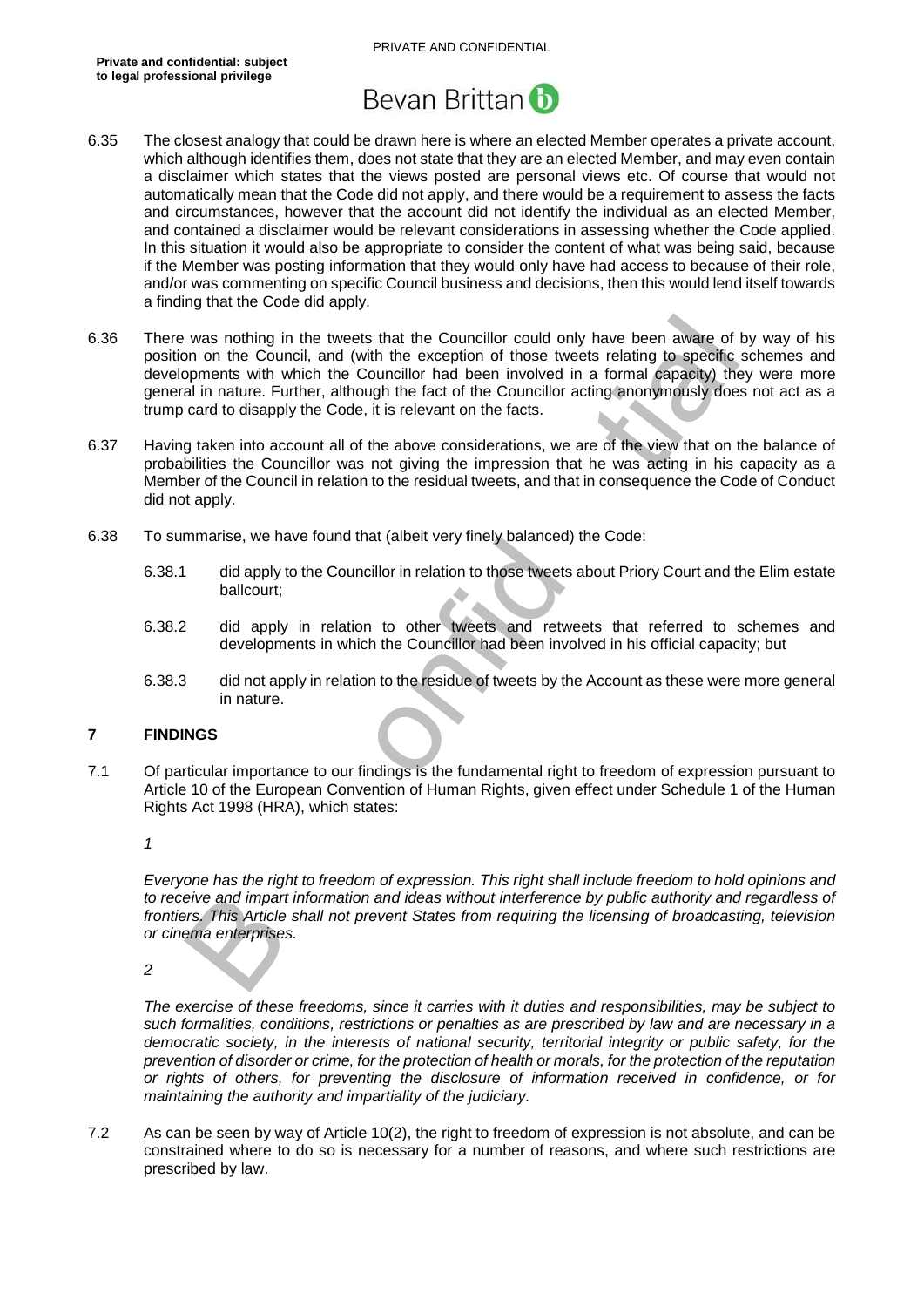- 7.3 In the case of *Heesom v The Public Services Ombudsman for Wales* [2014] EWHC 1504 (Admin) Mr Justice Hickinbottom identified the following principles derived from (principally) European case law on Article 10 in the context of the political sphere:
	- 7.3.1 Article 10 ECHR affords an "enhanced" level of protection in the political sphere, including local politics;
	- 7.3.2 In the political context, a degree of the immoderate, offensive, shocking, disturbing, exaggerated, provocative, polemical, colourful, emotive, non-rational and aggressive, that would not be acceptable outside that context, is tolerated;
	- 7.3.3 Because politicians enjoy "enhanced" protection as to what they say, they are subject to wider limits of acceptable criticism. They are expected to have thicker skins and have more tolerance to comment and criticism than ordinary citizens;
	- 7.3.4 "Enhanced" protection applies not only to politicians but also to those who comment upon politics and politicians because the right protects the public interest in a democracy of open discussion of matters of public concern;
	- 7.3.5 The protection afforded by Article 10 ECHR is not limited to expressions or critiques of political views but rather extends to all matters of public administration and public concern including comments about the adequacy or inadequacy of performance of public duties by others;
	- 7.3.6 Comments involving a value judgment will be tolerated even if untrue, so long as they have some – any – factual basis; and what amounts to a value judgment as opposed to a fact will be generously construed in favour of the former; and
- 7.4 It follows that where an individual is acting in a private capacity, the right to freedom of expression does not carry with it as high a level of protection, however even in a private capacity the threshold as to what might be considered to be proportionate interference with that right is set at a relatively high level.
- Because politicians enjoy "emhanced" protection as to what they say, they are<br>vider limits of acceptable criticism. They are expected to have thickers skins and<br>vider limits of acceptable criticism. They are expected to h 7.5 We would also refer to the very recent decision of the High Court in the case of *Robinson v Buckinghamshire Council [2021] EWHC 2014 (Admin)*. Very briefly the facts of this case were that a member of a Parish Council, Councillor Robinson, had been found to be in breach of the Code of Conduct following comments that he had posted on his blog regarding other members of the Parish Council, as well as decisions that they had made. Councillor Robinson sought to challenge the finding by way of judicial review, on the basis that the finding was (among other things) in breach of his Article 10 rights. In allowing the claim, Mrs Justice Lang stated the following at paragraph 94 of the judgment:

*"…the Claimant was entitled to the enhanced protection afforded to the expression of political opinions on matters of public interest, and the benefits of freedom of expression in a political context outweighed the need to protect the reputation of the other councillors against public criticism, notwithstanding that the criticism was found to be a misrepresentation, untruthful, and offensive. Although no further action*  was pursued against the Claimant, beyond recommending that he apologise, it was a violation of *Article 10 to subject the Claimant to the complaints procedure, and to find him guilty of a breach of the PC Code..."* 

- 7.6 Dealing first with the tweets that referred to specific developments and schemes in which the Councillor had been involved in a formal capacity, we do not find that the content of those tweets (mainly retweets) amounted to a breach of the Code.
- 7.7 With reference to the tweets that the Councillor authored and which referred to Priory Court and the Elim estate ballcourt, we are of the view that on balance the content of the Councillor's tweets did not amount to a breach of the Code of Conduct either. Although the content was at times provocative, those with whom the Councillor was engaging had voluntarily chosen to involve themselves publically in matters of public concern, and the enhanced protection afforded by Article 10, as well as the higher thresholds of tolerance expected, applied to both the Councillor, and those third parties.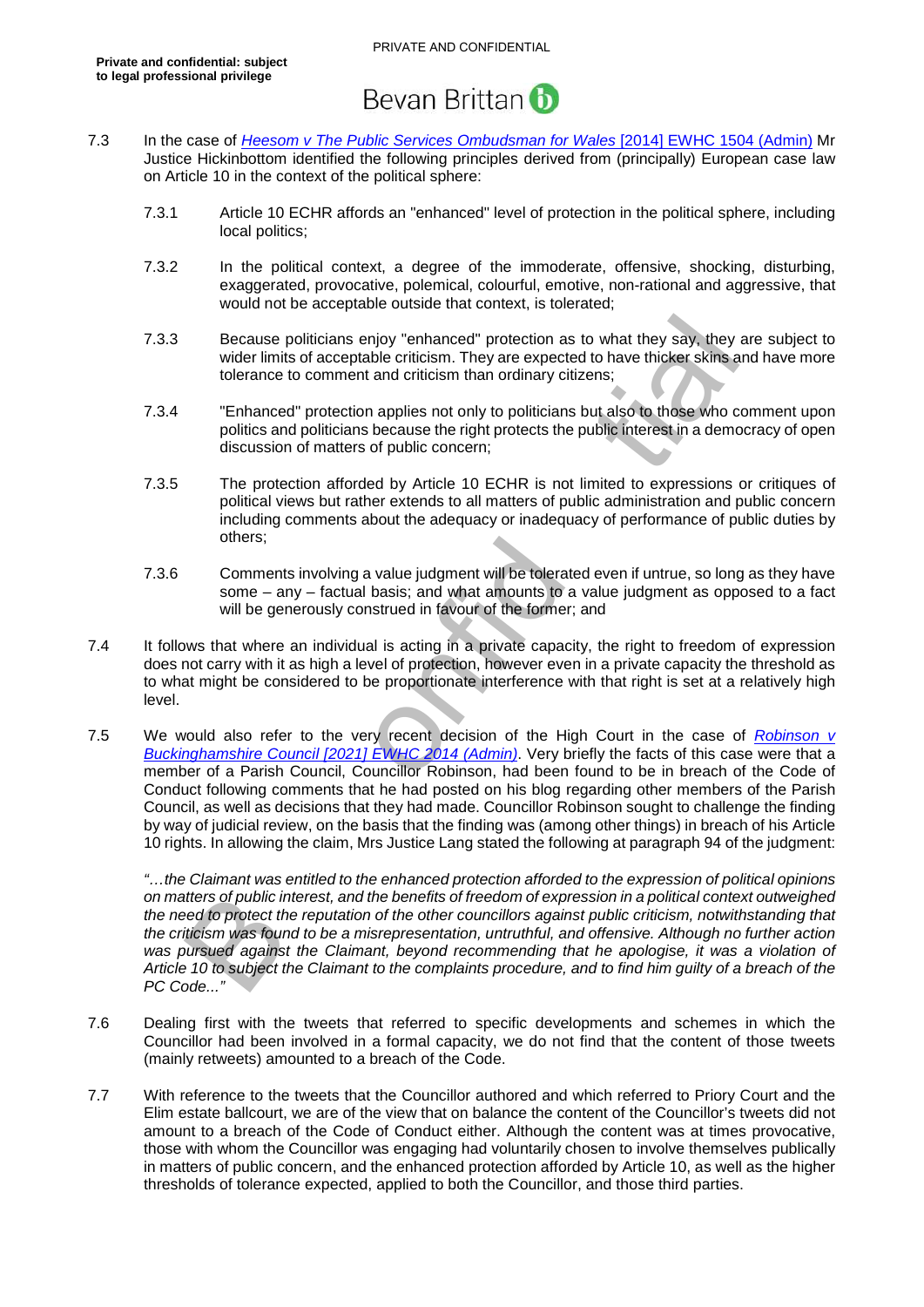

- 7.8 For us it is not the content of the tweets that is of concern. The retweets and other tweets regarding specific developments and schemes are generally inoffensive and uncontroversial. With reference to the tweets regarding Priory Court and the Elim estate ballcourt, as we have stated above their content was at times provocative, but did not amount to breach. The use of the acronym 'nimby' is not we would suggest particularly offensive in nature, although it does of course seek to convey what might be considered to be a selfish attitude on the part of those who are alleged to fall within that description. There are certainly much more offensive words and descriptions that might be adopted in the context of a situation involving opposing views, and we would go as far as to state that if the Councillor had posted the same content via his own identified account this would not have constituted a breach of the Code. This is specifically because of the Article 10 rights and higher thresholds that apply (both to the Councillor and those who have chosen to publicly comment on matters of political concern).
- cillor and those who have chosen to publicly comment on matters of political concer<br>tial missue artists in the context of acting anonymously. Whilst this would not be of particle and<br>the person acting anonymously was not a 7.9 The main issue arises in the context of acting anonymously. Whilst this would not be of particular note where the person acting anonymously was not also in a position of authority, it is the fact that in this instance the person behind the anonymous Account was in such a position that raises with it a degree of concern. We are of the view that a person in such a position should give very careful consideration as to whether acting in such a manner is appropriate, particularly where they are seeking to comment upon specific matters that relate to their role as an elected Member of the Council.
- 7.10 Although we do not find that the content of the tweets falling within the scope of the Code constituted a breach, we do find that by acting anonymously the Councillor has breached the Code.
- 7.11 The Councillor gave two reasons to explain why he had acted anonymously. The first reason was because he had previously sought to overtly address alleged misinformation and influence public opinion in relation to the proposals in a number of ways, including via his named Twitter account, but that this had not been successful. This had caused the Councillor to become concerned that the misinformation would undermine social housing schemes which were desperately needed in the borough.
- 7.12 The second reason given by the Councillor was that he and other Members of the Council had been subjected to aggressive and provocative behaviour in response to their activities in the past. In particular the Councillor referred to the behaviour of

, who he stated routinely shouts at and intimidates people and disrupts meetings (including Council meetings). The Councillor referred to having shouted at a Councillor and in the street, causing them to be scared to leave their home, and having been abusive and aggressive towards a Member at a meeting to discuss the Priory Court proposals.

| 7.13 | When we interviewed                       | stated that               | (who l | lives in close proximity to) |  |
|------|-------------------------------------------|---------------------------|--------|------------------------------|--|
|      | had been aggressive and offensive towards | on a number of occasions. |        | referred to                  |  |

- 7.13.1 on one occasion shouting at in the street when was with and that this had resulted in **being** very scared;
- 7.13.2 having shouted at (who is also a Member of the Council);
- 7.13.3 shouting in during a Council planning meeting, after which Officers had made apologise;
- 7.13.4 having followed out of a community meeting in Peckham late at night, shouting in making **feel** vulnerable;
- 7.13.5 at a public meeting shortly before the Covid pandemic, berating and abusing throughout states that several people came up to afterwards saying that should report behaviour;
- 7.13.6 at another meeting standing outside leafleting telling passers-by that was inside; and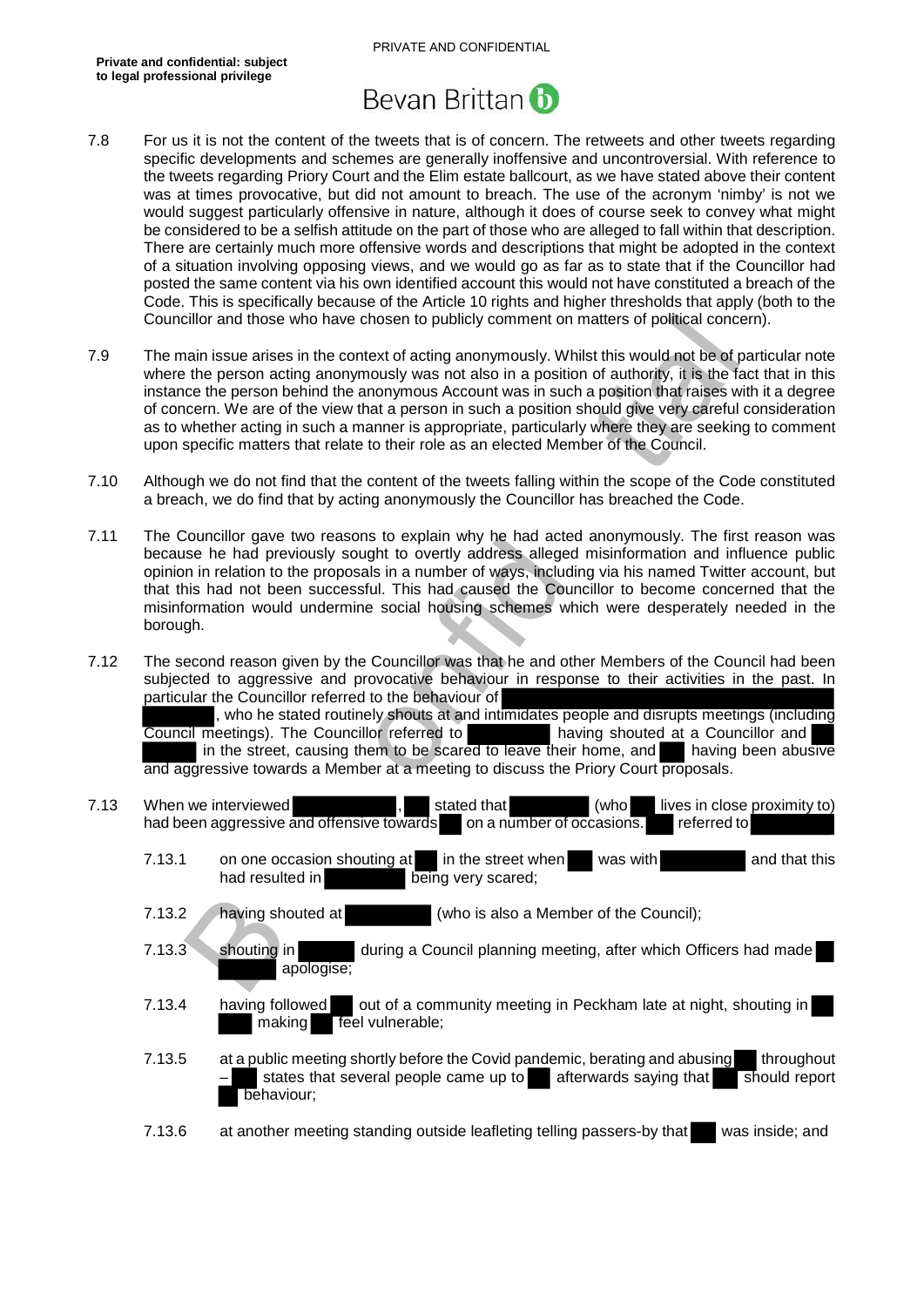- 7.13.7 shouting at when attended at Priory Court in February 2021 for a discussion with residents  $-$  states that others present told to stop as there was a realisation that had stepped over the mark.
- 7.14 We must make it clear that has not commented on the above allegations regarding behaviour. We did contact requesting an interview however (as was right), refused to speak to us on the basis that we had been engaged by the Council, and were in view therefore associated with them.
- n to disbelieve the Council brown towards them. In this context we can also und<br>mediabout the women behaviour towards them. In this context we can also und<br>uncillor might be concerned about his safety and the safety of his 7.15 Although we cannot therefore make any judgement regarding the alleged behaviour, we have no<br>reason to disbelieve the Councillor or when they stated that they were both genuinely concerned about behaviour towards them. In this context we can also understand why the Councillor might be concerned about his safety and the safety of his family given what was stated by vectors (who lives close to and that at the time he posted the tweets, he was also considering moving to accommodation close to where also considering moving to accommodation close to where make it clear that we do not condone the Councillor's behaviour, which he himself states was inappropriate and contrary to the Code, we accept that these concerns were genuine and go towards mitigation for his actions.
- 7.16 Notwithstanding the higher threshold of tolerance required by those in public office, and making no comment in relation to the allegations regarding there is and has been for some time a growing national concern in relation to behaviour towards public figures, and whether a change in the law is required. Physically aggressive behaviour should not have to be tolerated.
- 7.17 We do however find that in relation to those tweets to which the Code applied, the Councillor's behaviour was in breach of the Nolan principles of 'openness' and 'leadership', as well as paragraphs 10 and 11 as set out in the Council's Code, and which provide as follows:

*OPENNESS: Holders of public office should be as open as possible about all the decisions and actions that they take. They should give reasons for their decisions and restrict information only when the wider public interest clearly demands.* 

*LEADERSHIP: Holders of public office should promote and support these principles by leadership and example.* 

*10. Always treating people with respect, including the organisations and public I engage with and those I work alongside.* 

*11. Providing leadership through behaving in accordance with these principles when championing the interests of the community with other organisations as well as within this authority.* 

7.18 For completeness, we would also add that there is insufficient evidence to determine whether the two anonymous comments made in support of the planning application for the development on the Elim estate, posted on 12 February 2021, were made by the Councillor.

#### **8 ACTIONS**

8.1 Section 28(11) of the Localism Act 2011 states the following:

*If a relevant authority finds that a member or co-opted member of the authority has failed to comply*  with its code of conduct (whether or not the finding is made following an investigation under *arrangements put in place under subsection (6)) it may have regard to the failure in deciding—* 

- *(a) whether to take action in relation to the member or co-opted member, and*
- *(b) what action to take.*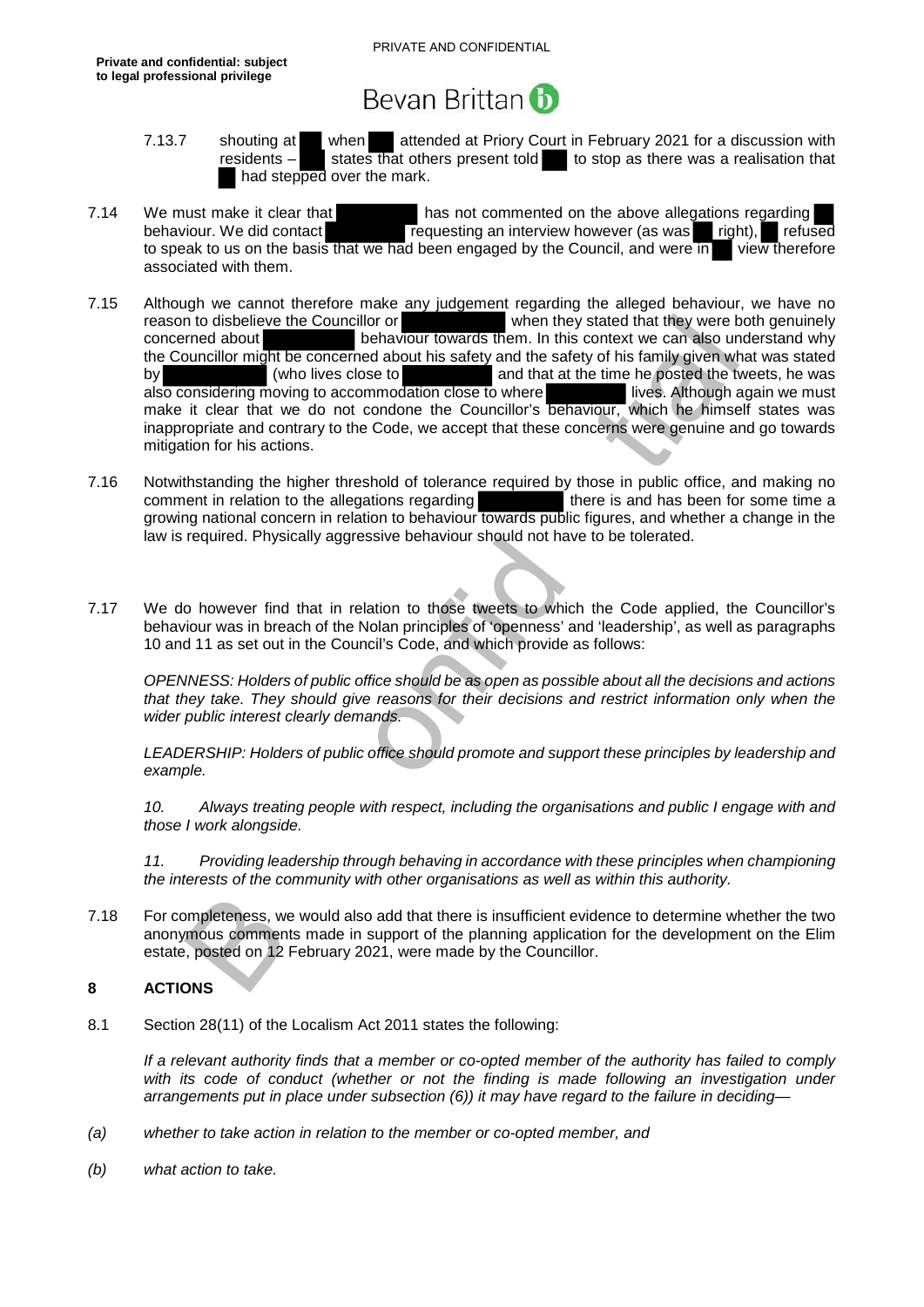- 8.2 It is widely acknowledged that, unless there are extreme circumstances, the actions available following a finding of breach are very limited. Paragraph 60 of the Council's Arrangements (a copy of which is set out at **Schedule** 4 to this report) sets out the sanctions/actions that are open to the Council upon a finding of breach as follows:
	- *a) censure or reprimand the member;*
	- *b) recommend that council assembly censure or reprimand the member;*
	- *c) recommend to the member's group leader that he/she be removed from any or all committees;*
	- *d) recommend to the Leader of the council that the member be removed from the cabinet, or removed from particular portfolio responsibilities;*
	- *e) instruct the Monitoring Officer to arrange training for the member;*
	- *f) removal from all outside appointments to which he/she has been appointed or nominated by the authority*
	- *g) withdraw facilities provided to the member by the council, such as a computer, website and/or email and internet access; or*
	- *h) exclude the member from the council's offices or other premises, with the exception of meeting rooms as necessary for attending council, committee and sub-committee meetings.*
- 8.3 The Councillor clearly acknowledged when interviewed as part of this investigation, that his actions were not appropriate, and that his behaviour was contrary to the Code. He has also repeatedly expressed remorse for his actions, including via the statement he made to Council after he had admitted that he was behind the Account, and by way of his self-referral through the standards regime.
- 8.4 We also acknowledge that the Councillor had genuine concerns about his safety and his family's safety, which although not justification for his actions, do go towards mitigation for the same.
- recommend to the Leader of the council that the member be removed from the<br>removed from particular portfolio responsibilities;<br>instruct the Monitoring Officer to arrange training for the member;<br>removal from all outside ap 8.5 It should also be noted that the Councillor resigned his role on Cabinet, a role which he is passionate about, and has suffered public criticism and condemnation for his actions, including significant personal hardship and turmoil. In our opinion any sanctions that could be applied in relation to this matter fall significantly short of the consequences that have resulted quite independently of this process.
- 8.6 Although it took longer than was ideal, the Councillor has now written an apology to the Complainant, which was received on 24 June 2021. Following receipt of our draft report, the Councillor informed us that he has now also sent a written apology to
- 8.7 The Councillor is clearly passionate about social housing and the significant issues arising in this context. Seeking to further his views by way of anonymous postings through the Account was ill considered and inappropriate, which he wholeheartedly acknowledges. It is likely that the Councillor will have learnt a number of valuable lessons from this unfortunate episode.
- 8.8 In light of the above, we do not recommend that any further action is required. Further we are of the opinion that this matter can reasonably be resolved without the need for a hearing, which in our view would not be in the public interest nor a beneficial use of Council resources. As stated above, the sanctions/actions available following a hearing fall significantly short of the consequences that have come to bear quite independently of the standards process.

#### **9 COMMENTS ON DRAFT REPORT**

9.1 A copy of the draft report was provided to both the Complainant and the Councillor for their comments prior to being finalised. Although very finely balanced that report concluded that the Code did not apply